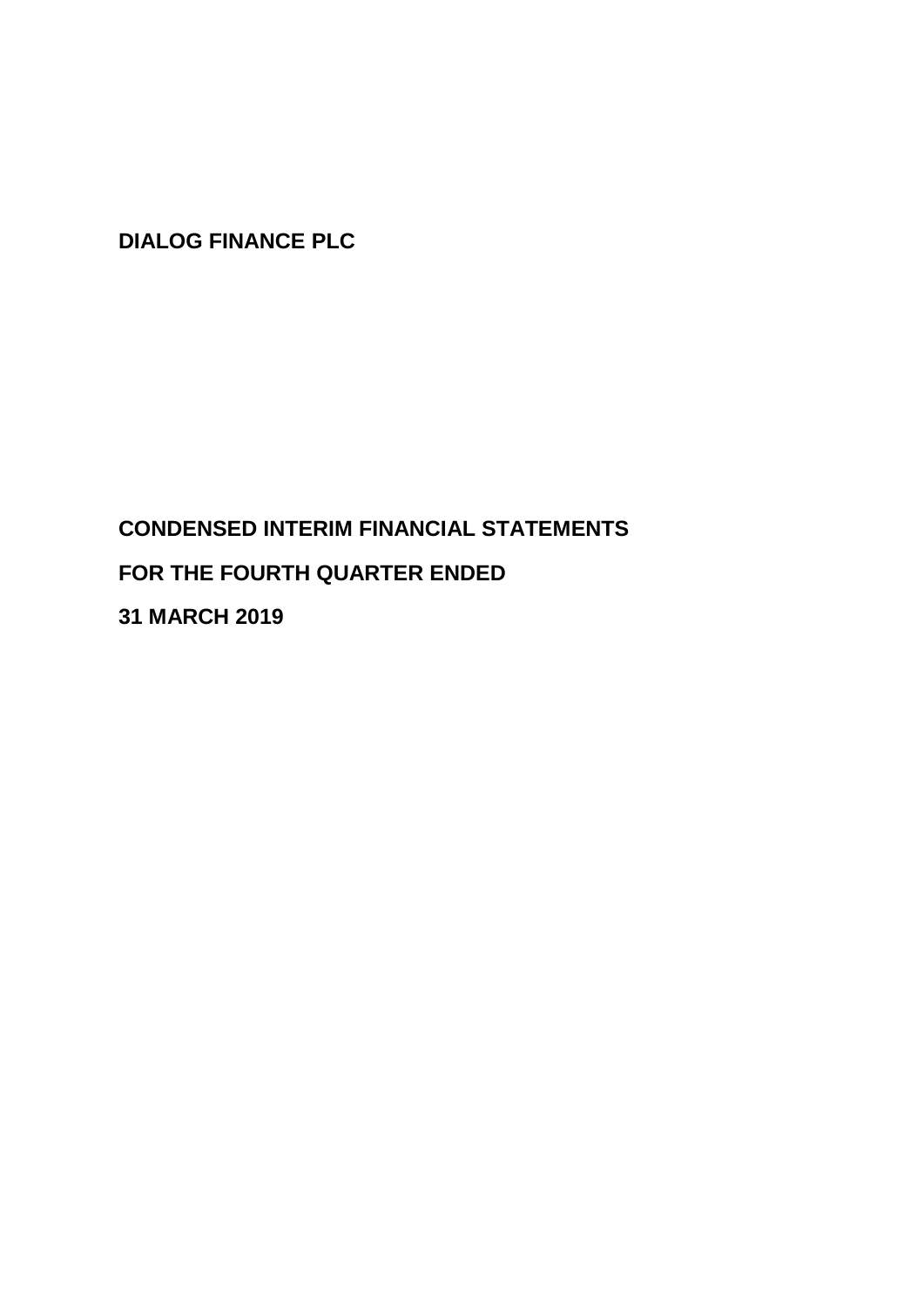# **Statements of financial position**

# **(all amounts in Sri Lanka Rupees thousands)**

|                                                                   | 31 Mar 2019<br>(Unaudited) | 31 Mar 2018<br>(Audited) |
|-------------------------------------------------------------------|----------------------------|--------------------------|
| <b>ASSETS</b>                                                     |                            |                          |
| Cash and cash equivalents                                         | 91,704                     | 33,074                   |
| Placements with financial institutions                            | 163,100                    | 211,390                  |
| Securities purchased under repurchase agreements                  | 17,755                     | 26,609                   |
| Financial assets at fair value through profit or loss             | 907                        | 1,568                    |
| Loans and receivables - Leases                                    | 89,739                     | 223,956                  |
| Loans and receivables - Hire purchase                             | 2,533                      | 15,125                   |
| Loans and receivables - Others                                    | 909,701                    | 611,282                  |
| Financial investments - Available-for-sale                        |                            | 346                      |
| Financial assets at fair value through other comprehensive income | 346                        |                          |
| Financial investments - Held to maturity                          |                            | 60,468                   |
| Financial investments at amortised cost                           | 66,368                     |                          |
| Amount due from related parties                                   | 6,842                      |                          |
| Other assets                                                      | 53,885                     | 22,743                   |
| Right-of-use assets                                               | 38,062                     |                          |
| Intangible assets                                                 | 57,782                     | 6,336                    |
| Property, plant and equipment                                     | 96,352                     | 27,677                   |
| Deferred tax assets                                               | 36,948                     | 19,455                   |
| <b>Total assets</b>                                               | 1,632,024                  | 1,260,029                |
| <b>LIABILITIES</b>                                                |                            |                          |
| Amount due to customers                                           | 632,209                    | 830,565                  |
| Amount due to related parties                                     | 2,823                      |                          |
| Lease liabilities                                                 | 38,837                     |                          |
| Retirement benefit obligations                                    | 6,717                      | 6,797                    |
| Other payables                                                    | 117,891                    | 12,651                   |
| <b>Total liabilities</b>                                          | 798,477                    | 850,013                  |
| <b>EQUITY</b>                                                     |                            |                          |
| Stated capital                                                    | 909,038                    | 309,889                  |
| Statutory reserve fund                                            | 11,360                     | 11,360                   |
| Other reserves                                                    |                            | 60,000                   |
| Retained earnings                                                 | (86, 851)                  | 28,767                   |
| <b>Total equity</b>                                               | 833,547                    | 410,016                  |
| <b>Total equity and liabilities</b>                               | 1,632,024                  | 1,260,029                |
| Net assets per share (Rs.)                                        | 11.54                      | 8.81                     |

The notes on pages 5 to 12 form an integral part of these financial statements.

### **CERTIFICATION**

We certify that the above Interim Financial Statements are in compliance with the requirements of the Companies Act No: 7 of 2007 and give true and fair view of the state of affairs of Dialog Finance PLC as at 31 March 2019 and its loss for the year ended 31 March 2019.

Signed Signed

**………………………….** ………………………...

**Head of Finance**<br>
Director/Chief Executive Officer<br>
Date: 24/05/2019<br>
Date: 24/05/2019 Date: 24/05/2019

The Board of Directors is responsible for the preparation and presentation of these financial statements. Signed for and on behalf of the Board of Directors by,

Signed

**………………………… Director Director** Date: 24/05/2019 Date: 24/05/2019

Signed

**…………………………**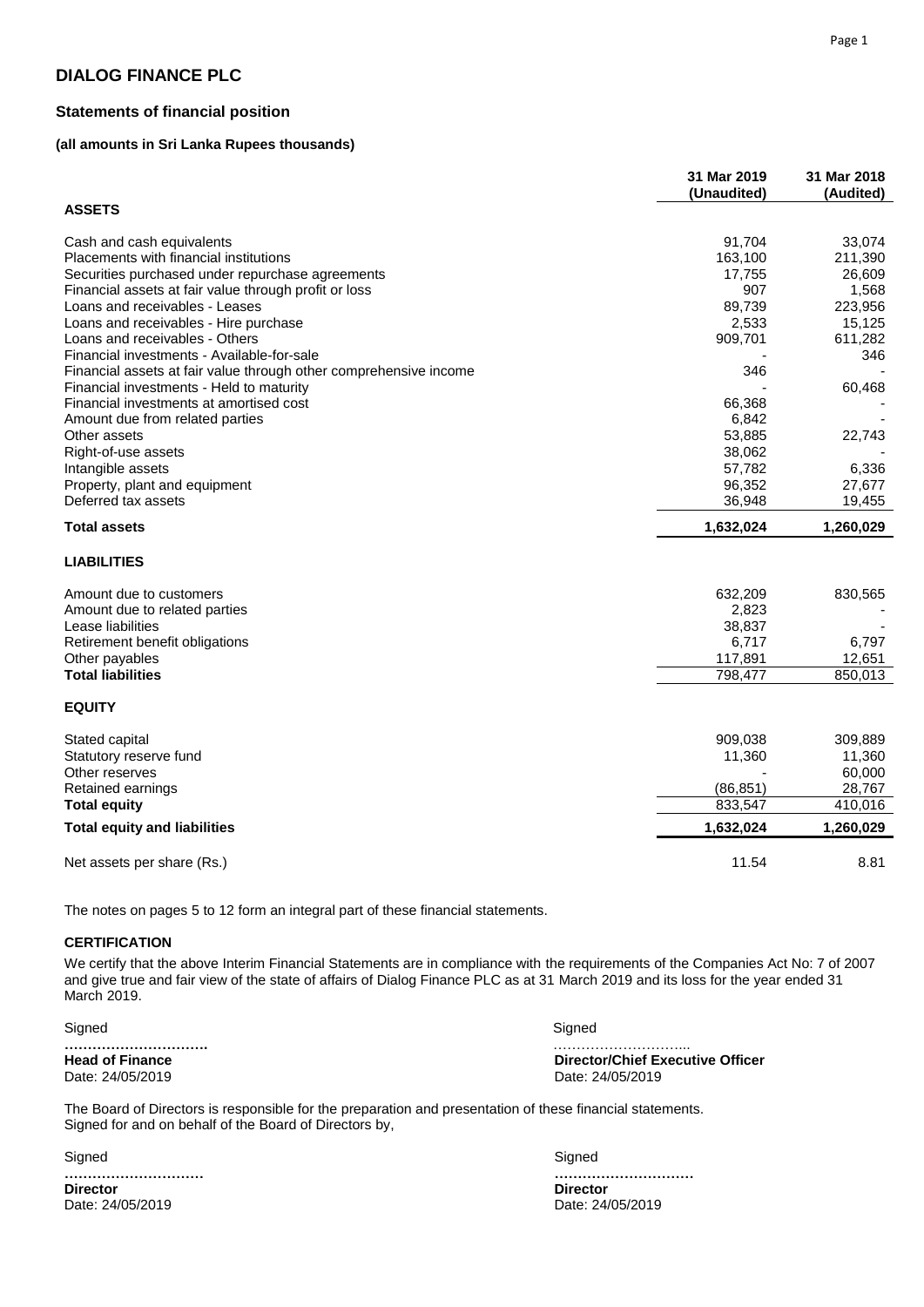# **Statements of comprehensive income**

# **(all amounts in Sri Lanka Rupees thousands)**

|                                                                                                              | Year ended 31 Mar |           |        |             | Three months ended 31 Mar |        |
|--------------------------------------------------------------------------------------------------------------|-------------------|-----------|--------|-------------|---------------------------|--------|
|                                                                                                              | 2019              | 2018      | Change | 2019        | 2018                      | Change |
|                                                                                                              | (Unaudited)       | (Audited) | %      | (Unaudited) | (Unaudited)               | %      |
| Interest income                                                                                              | 231,113           | 204,821   | 13     | 53,600      | 48,748                    | 10     |
| Less: Interest expense                                                                                       | (86, 676)         | (93, 774) | (8)    | (22, 216)   | (21, 816)                 | 2      |
| Net interest income                                                                                          | 144,437           | 111,047   | 30     | 31,384      | 26,932                    | 17     |
| Fee and commission income                                                                                    | 92,001            | 1,811     | 4,980  | 20,289      | 192                       | 10,467 |
| Less: Fee and commission expenses                                                                            |                   | (25)      | (100)  |             |                           |        |
| Net fee and commission income                                                                                | 92,001            | 1,786     | 5,051  | 20,289      | 192                       | 10,467 |
| Net (losses) / gains from trading                                                                            | (662)             | 225       | (394)  | (117)       | (194)                     | (40)   |
| Other operating income                                                                                       | 8,134             | 8,251     | (1)    | 2,599       | 2,150                     | 21     |
| <b>Total operating income</b>                                                                                | 243,910           | 121,309   | 101    | 54,155      | 29,080                    | 86     |
| Less: Impairment charges and other losses                                                                    | (133, 138)        | (54, 118) | 146    | (33,009)    | (48, 838)                 | (32)   |
| Net operating income / (expense)                                                                             | 110,772           | 67,191    | 65     | 21,146      | (19, 758)                 | 207    |
| <b>Less: Operating expenses</b>                                                                              |                   |           |        |             |                           |        |
| Personnel expenses                                                                                           | (130, 533)        | (51, 112) | 155    | (40, 056)   | (15, 423)                 | 160    |
| Depreciation and amortisation                                                                                | (14, 833)         | (5,465)   | 171    | (9, 105)    | (1,268)                   | 618    |
| Other expenses                                                                                               | (94, 276)         | (39, 129) | 141    | (35, 730)   | (8, 248)                  | 333    |
| Operating loss before taxes on                                                                               |                   |           |        |             |                           |        |
| <b>Financial Services</b>                                                                                    | (128, 870)        | (28, 515) | (352)  | (63, 745)   | (44, 697)                 | (43)   |
| Less: Taxes on financial services                                                                            | (125)             | (3, 248)  | (96)   | 1,475       | 4,211                     | (65)   |
| Loss before tax for the period                                                                               | (128, 995)        | (31, 763) | (306)  | (62, 270)   | (40, 486)                 | (54)   |
| Income tax (expense) / reversal                                                                              | (415)             | 9,238     | 104    |             | 6,182                     | 100    |
| Loss for the period                                                                                          | (129, 410)        | (22, 525) | (475)  | (62, 270)   | (34, 304)                 | (82)   |
| Other comprehensive income<br>Other comprehensive income that will not<br>be reclassified to profit or loss: |                   |           |        |             |                           |        |
| Actuarial gains / (losses) on defined<br>benefit plans                                                       | 1,311             | (635)     | 306    | 1,311       |                           | 100    |
| Deferred tax effect on actuarial (gains) /<br>losses                                                         | (367)             | 178       | 306    | (367)       | $\overline{\phantom{a}}$  | (100)  |
| Other comprehensive income, net of<br>tax                                                                    | 944               | (457)     | 307    | 944         |                           | 100    |
|                                                                                                              |                   |           |        |             |                           |        |
| Total comprehensive income for the<br>period, net of tax                                                     | (128, 466)        | (22, 982) | (459)  | (61, 326)   | (34, 304)                 | (79)   |
|                                                                                                              |                   |           |        |             |                           |        |
| Loss per share (annualised)                                                                                  | (1.90)            | (0.48)    |        | (3.45)      | (2.95)                    |        |

The notes on pages 5 to12 form an integral part of these financial statements.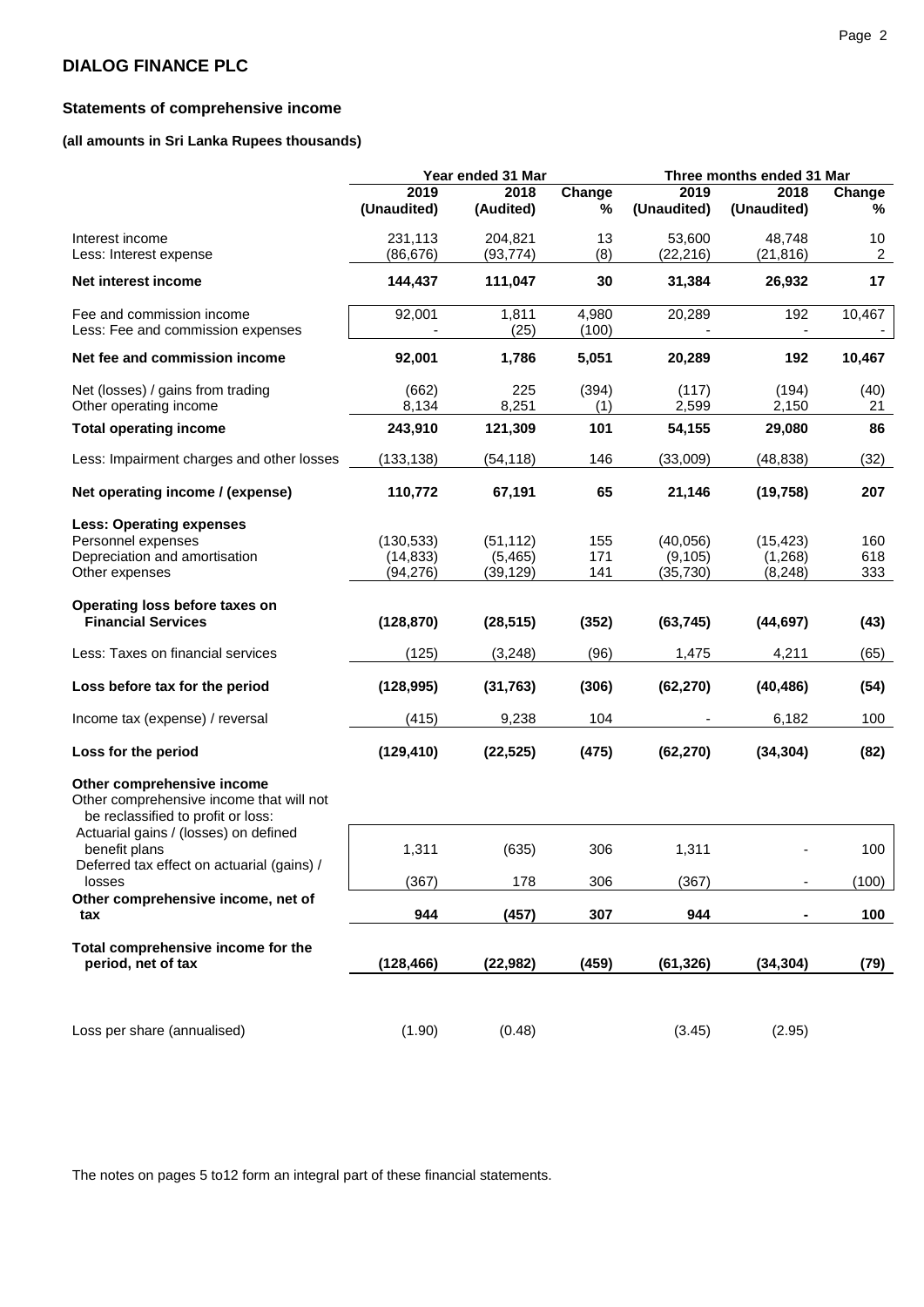# **Statement of changes in equity**

# **(all amounts in Sri Lanka Rupees thousands)**

| <b>Stated</b><br><b>Retained</b><br>reserve<br>General<br><b>Note</b><br>capital<br>earnings<br>fund<br>reserve<br>309,889<br>28,767<br>11,360<br>60,000<br>Balance at 1 April 2018<br>(45, 926)<br>5.2<br>$\blacksquare$<br>Impact of adopting SLFRS 9 as at 1 April 2018<br>$\blacksquare$<br>Restated balance under SLFRS 9 as at 1 April<br>2018<br>309,889<br>(17, 159)<br>11,360<br>60,000<br>(129, 410)<br>$\blacksquare$<br>$\overline{\phantom{a}}$<br>$\blacksquare$<br>Loss for the year<br>944<br>Other comprehensive income, net of tax<br>$\overline{\phantom{a}}$<br>(128, 466)<br>Total comprehensive income for the year<br>599,149<br>Rights issue during the year<br>(1,226)<br>Rights issue expense<br>60,000<br>(60,000)<br>Transferred to retained earnings<br>Transferred to statutory reserve fund<br>Balance at 31 March 2019<br>11,360<br>909,038<br>(86, 851)<br>309,889<br>11,360<br>60,000<br>51,749<br>Balance at 1 April 2017<br>(22, 525)<br>$\blacksquare$<br>$\blacksquare$<br>Loss for the year<br>(457)<br>Other comprehensive income, net of tax<br>(22, 982)<br>Total comprehensive income for the year |  | <b>Statutory</b> |              |
|-----------------------------------------------------------------------------------------------------------------------------------------------------------------------------------------------------------------------------------------------------------------------------------------------------------------------------------------------------------------------------------------------------------------------------------------------------------------------------------------------------------------------------------------------------------------------------------------------------------------------------------------------------------------------------------------------------------------------------------------------------------------------------------------------------------------------------------------------------------------------------------------------------------------------------------------------------------------------------------------------------------------------------------------------------------------------------------------------------------------------------------------------|--|------------------|--------------|
|                                                                                                                                                                                                                                                                                                                                                                                                                                                                                                                                                                                                                                                                                                                                                                                                                                                                                                                                                                                                                                                                                                                                               |  |                  |              |
|                                                                                                                                                                                                                                                                                                                                                                                                                                                                                                                                                                                                                                                                                                                                                                                                                                                                                                                                                                                                                                                                                                                                               |  |                  | <b>Total</b> |
|                                                                                                                                                                                                                                                                                                                                                                                                                                                                                                                                                                                                                                                                                                                                                                                                                                                                                                                                                                                                                                                                                                                                               |  |                  | 410,016      |
|                                                                                                                                                                                                                                                                                                                                                                                                                                                                                                                                                                                                                                                                                                                                                                                                                                                                                                                                                                                                                                                                                                                                               |  |                  | (45, 926)    |
|                                                                                                                                                                                                                                                                                                                                                                                                                                                                                                                                                                                                                                                                                                                                                                                                                                                                                                                                                                                                                                                                                                                                               |  |                  | 364,090      |
|                                                                                                                                                                                                                                                                                                                                                                                                                                                                                                                                                                                                                                                                                                                                                                                                                                                                                                                                                                                                                                                                                                                                               |  |                  | (129, 410)   |
|                                                                                                                                                                                                                                                                                                                                                                                                                                                                                                                                                                                                                                                                                                                                                                                                                                                                                                                                                                                                                                                                                                                                               |  |                  | 944          |
|                                                                                                                                                                                                                                                                                                                                                                                                                                                                                                                                                                                                                                                                                                                                                                                                                                                                                                                                                                                                                                                                                                                                               |  |                  | (128, 466)   |
|                                                                                                                                                                                                                                                                                                                                                                                                                                                                                                                                                                                                                                                                                                                                                                                                                                                                                                                                                                                                                                                                                                                                               |  |                  | 599,150      |
|                                                                                                                                                                                                                                                                                                                                                                                                                                                                                                                                                                                                                                                                                                                                                                                                                                                                                                                                                                                                                                                                                                                                               |  |                  | (1,226)      |
|                                                                                                                                                                                                                                                                                                                                                                                                                                                                                                                                                                                                                                                                                                                                                                                                                                                                                                                                                                                                                                                                                                                                               |  |                  |              |
|                                                                                                                                                                                                                                                                                                                                                                                                                                                                                                                                                                                                                                                                                                                                                                                                                                                                                                                                                                                                                                                                                                                                               |  |                  |              |
|                                                                                                                                                                                                                                                                                                                                                                                                                                                                                                                                                                                                                                                                                                                                                                                                                                                                                                                                                                                                                                                                                                                                               |  |                  | 833,548      |
|                                                                                                                                                                                                                                                                                                                                                                                                                                                                                                                                                                                                                                                                                                                                                                                                                                                                                                                                                                                                                                                                                                                                               |  |                  | 432,998      |
|                                                                                                                                                                                                                                                                                                                                                                                                                                                                                                                                                                                                                                                                                                                                                                                                                                                                                                                                                                                                                                                                                                                                               |  |                  | (22, 525)    |
|                                                                                                                                                                                                                                                                                                                                                                                                                                                                                                                                                                                                                                                                                                                                                                                                                                                                                                                                                                                                                                                                                                                                               |  |                  | (457)        |
|                                                                                                                                                                                                                                                                                                                                                                                                                                                                                                                                                                                                                                                                                                                                                                                                                                                                                                                                                                                                                                                                                                                                               |  |                  | (22, 982)    |
| Transferred to statutory reserve fund                                                                                                                                                                                                                                                                                                                                                                                                                                                                                                                                                                                                                                                                                                                                                                                                                                                                                                                                                                                                                                                                                                         |  |                  |              |
| Balance at 31 March 2018<br>309,889<br>28,767<br>11,360<br>60,000                                                                                                                                                                                                                                                                                                                                                                                                                                                                                                                                                                                                                                                                                                                                                                                                                                                                                                                                                                                                                                                                             |  |                  | 410,016      |

The notes on pages 5 to12 form an integral part of these financial statements.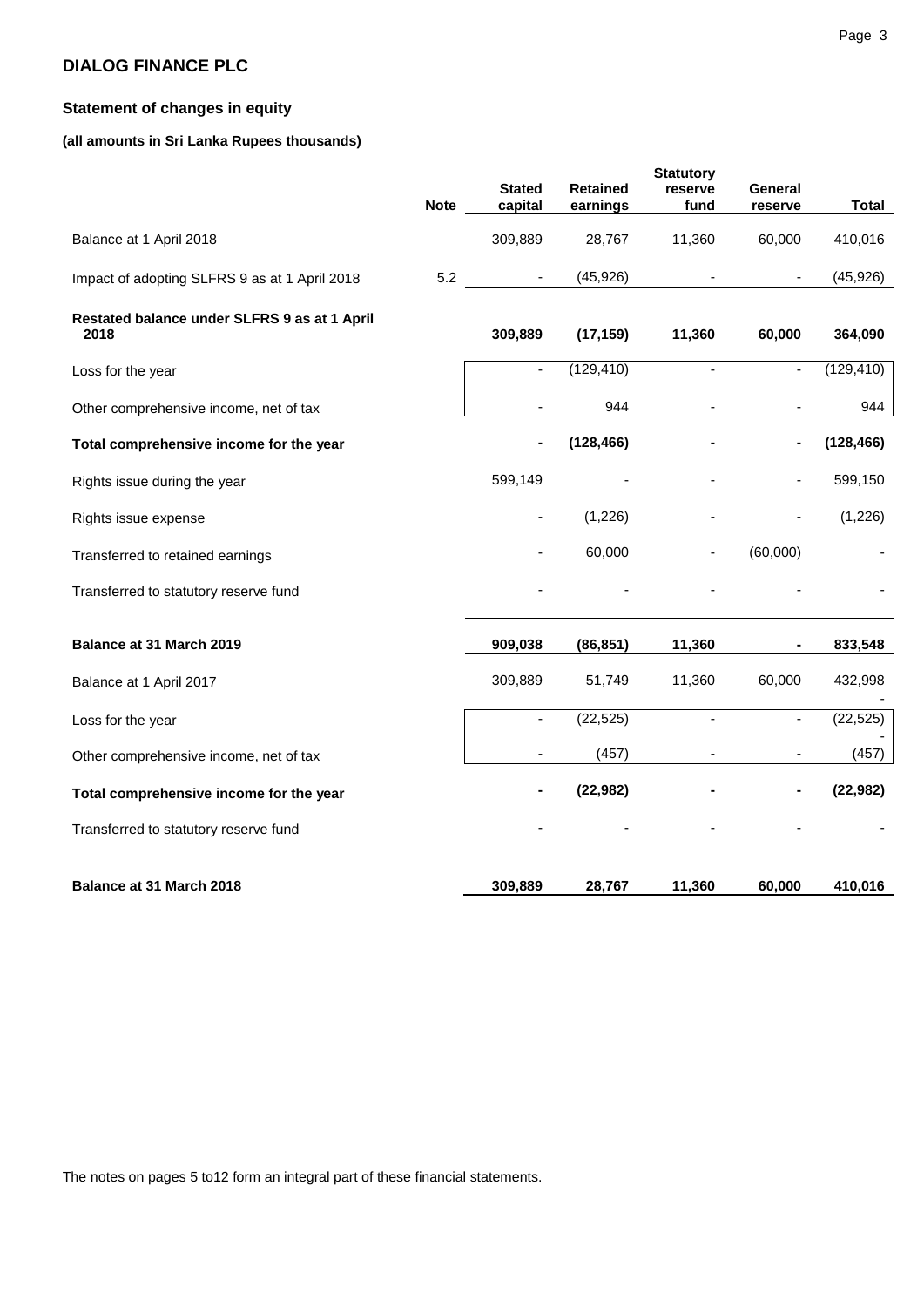# **Statements of cash flows**

# **(all amounts in Sri Lanka Rupees thousands)**

|                                                                | 31 Mar          |                     |  |  |  |
|----------------------------------------------------------------|-----------------|---------------------|--|--|--|
|                                                                | 2019            | 2018                |  |  |  |
|                                                                | (Unaudited)     | (Audited)           |  |  |  |
| Cash flows from operating activities                           |                 |                     |  |  |  |
| Loss before income tax                                         | (128, 995)      | (31, 763)           |  |  |  |
| Adjustment for,                                                |                 |                     |  |  |  |
| Interest expenses                                              | 86,676          | 93,774              |  |  |  |
| Depreciation and amortization                                  | 13,148          | 5,465               |  |  |  |
| Depreciation for right-of-use assets                           | 1,685           |                     |  |  |  |
| Interest on lease liability                                    | 2,475           |                     |  |  |  |
| Profit on assets held for sale                                 |                 | (879)               |  |  |  |
| Profit on disposal of fixed assets                             | (400)           | (200)               |  |  |  |
| Provision for retirement benefits obligation                   | 1,702           | 1,782               |  |  |  |
|                                                                | 662             |                     |  |  |  |
| Net losses / (gains) from trading                              |                 | (225)               |  |  |  |
| Impairment charges and other losses                            | 133,138         | 54,118              |  |  |  |
| Operating profit before working capital changes                | 110,091         | 122,072             |  |  |  |
|                                                                |                 |                     |  |  |  |
| (Increase) / decrease in loans and advances                    | (348, 485)      | 222,331             |  |  |  |
| Increase in other assets                                       | (38, 400)       | (8,957)             |  |  |  |
| (Decrease) / increase in amounts due to customers              | (192, 233)      | 250,412             |  |  |  |
| Increase / (decrease) in other payables                        | 108,063         | (1, 182)            |  |  |  |
| Cash (used in) / generated from operations                     | (360, 964)      | 584,676             |  |  |  |
|                                                                |                 |                     |  |  |  |
| Interest paid                                                  | (92, 799)       | (91, 283)           |  |  |  |
| Payment of retirement gratuity                                 | (471)           |                     |  |  |  |
| Net cash (used in) / generated from operating activities       | (454, 234)      | 493,393             |  |  |  |
| Cash flows from investing activities                           |                 |                     |  |  |  |
| Proceeds from sale of property plant & equipment               | 400             | 200                 |  |  |  |
| Proceeds from sale of assets held for sale                     |                 | 1,575               |  |  |  |
| Acquisition of property plant and equipment                    | (133, 269)      | (1, 112)            |  |  |  |
| Net Investment in treasury bills                               | (5,900)         | (16, 934)           |  |  |  |
| Net cash flow from securities purchased under repurchased      |                 |                     |  |  |  |
|                                                                |                 |                     |  |  |  |
| agreement<br>Net placements with financial institutions        | 8,853<br>48,255 | 4,928<br>(211, 390) |  |  |  |
|                                                                |                 |                     |  |  |  |
| Net cash used in investing activities                          | (81, 661)       | (222, 733)          |  |  |  |
| Cash flows from financing activities                           |                 |                     |  |  |  |
|                                                                |                 |                     |  |  |  |
| Net cash received on rights issue                              | 597,924         |                     |  |  |  |
| Repayment of lease liability                                   | (3,385)         |                     |  |  |  |
| Net cash generated from financing activities                   | 594,539         |                     |  |  |  |
|                                                                |                 |                     |  |  |  |
| Net increase in cash and cash equivalents                      | 58,644          | 270,660             |  |  |  |
| Cash and cash equivalents at the beginning of the year         | 33,074          | 16,557              |  |  |  |
| Bank overdraft at the beginning of the year                    |                 | (254, 143)          |  |  |  |
| Cash and cash equivalents at the end of the period             | 91,718          | 33,074              |  |  |  |
|                                                                |                 |                     |  |  |  |
| Analysis of cash and cash equivalents at the end of the period |                 |                     |  |  |  |
| Cash and bank balances                                         | 91,718          | 33,074              |  |  |  |
| Less: Impairment provision                                     | (14)            |                     |  |  |  |
|                                                                |                 |                     |  |  |  |
|                                                                | 91,704          | 33,074              |  |  |  |

The notes on pages 5 to12 form an integral part of these financial statements.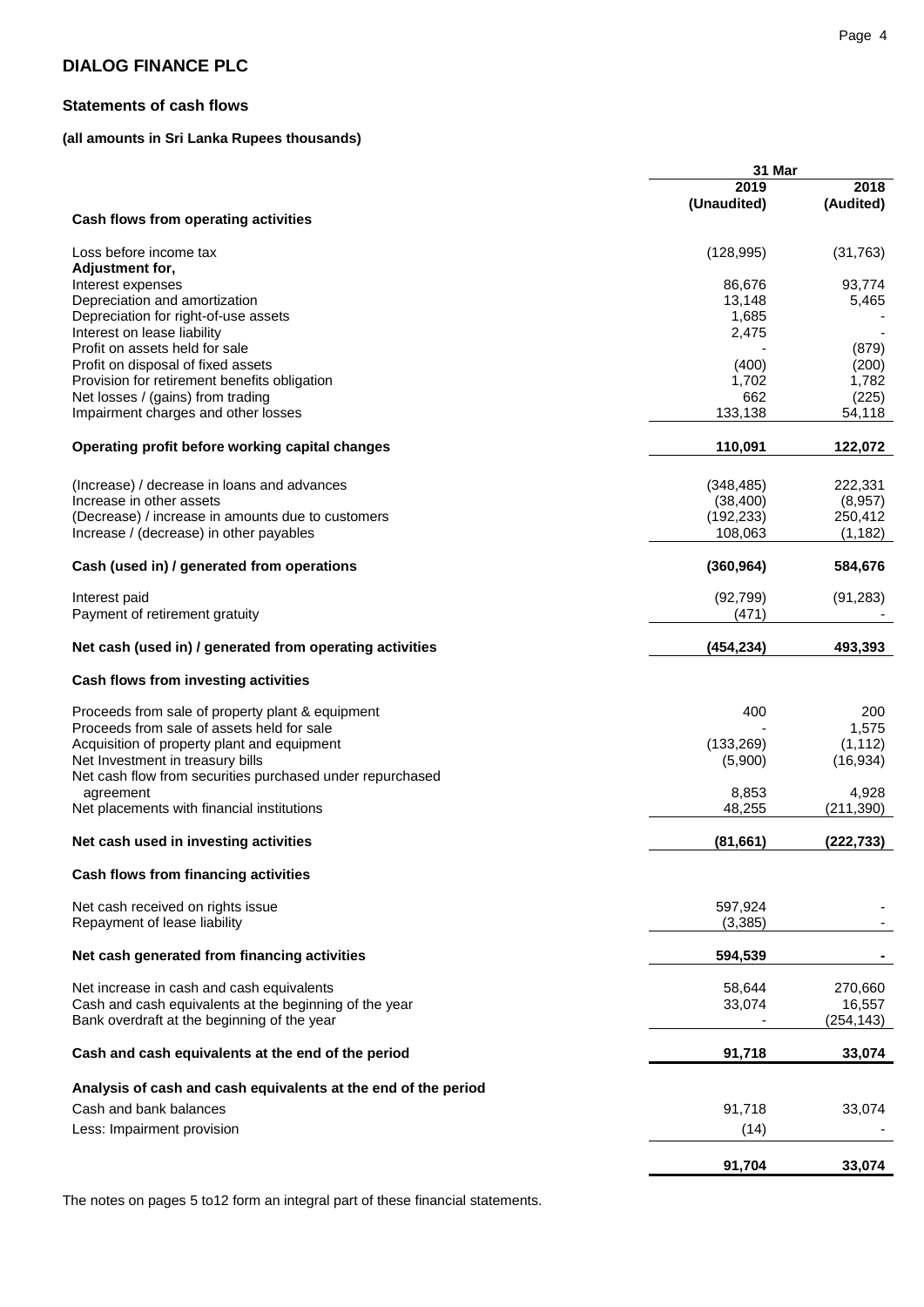# **Financial reporting by segment**

# **(all amounts in Sri Lanka Rupees thousands)**

|                                  |          | Leasing & Hire<br>purchase |                          | Treasury/<br><b>Investments</b> |         | <b>Margin Trading</b> |           | Other Ioan and<br>advance |           | <b>Device</b><br><b>Financing</b> |                          | <b>Unallocated</b> |            | <b>Total</b> |
|----------------------------------|----------|----------------------------|--------------------------|---------------------------------|---------|-----------------------|-----------|---------------------------|-----------|-----------------------------------|--------------------------|--------------------|------------|--------------|
| For the year ended 31 March      | 2019     | 2018                       | 2019                     | 2018                            | 2019    | 2018                  | 2019      | 2018                      | 2019      | 2018                              | 2019                     | 2018               | 2019       | 2018         |
| Net interest income              | 15,595   | 32,071                     | 30,934                   | 2,166                           | 7,467   | 13,076                | 32,768    | 63,734                    | 57,673    |                                   |                          |                    | 144,437    | 111,047      |
| Net Fees and commission income   | 174      | 209                        | $\overline{\phantom{a}}$ |                                 |         |                       | 964       | 324                       | 90,863    |                                   |                          | 1,253              | 92,001     | 1,786        |
| Other income                     | 3,120    | 3,999                      | (407)                    | 225                             |         |                       | 4,120     | 1,782                     |           |                                   | 639                      | 2,470              | 7,472      | 8,476        |
| Operating income by segment      | 18,889   | 36,279                     | 30,527                   | 2,391                           | 7,467   | 13,076                | 37,852    | 65,840                    | 148,536   | $\blacksquare$                    | 639                      | 3,723              | 243,910    | 121,309      |
| <b>Total operating income</b>    | 18,889   | 36,279                     | 30,527                   | 2,391                           | 7,467   | 13,076                | 37,852    | 65,840                    | 148,536   |                                   | 639                      | 3,723              | 243,910    | 121,309      |
| Impairment (expenses) / reversal | 6,124    | 3,682                      | 43                       | $\sim$                          | 586     | 113                   | (41, 429) | (57, 913)                 | (98, 462) | $\blacksquare$                    | $\blacksquare$           |                    | (133, 138) | (54, 118)    |
| Net operating income / (expense) | 25,013   | 39,961                     | 30,570                   | 2,391                           | 8,053   | 13,189                | (3, 577)  | 7,927                     | 50,074    | $\blacksquare$                    | 639                      | 3,723              | 110,772    | 67,191       |
| Operating expenses               | (6, 505) | (7, 942)                   | (23, 639)                | (10, 929)                       | (3,556) | (4,263)               | (18, 461) | (15,995)                  | (42, 115) |                                   |                          |                    | (94, 276)  | (39, 129)    |
| Depreciation and amortization    | (1,023)  | (1, 110)                   | (3,719)                  | (1,526)                         | (560)   | (595)                 | (2,905)   | (2, 234)                  | (6,626)   | $\blacksquare$                    | $\overline{\phantom{a}}$ | $\blacksquare$     | (14, 833)  | (5, 465)     |
| <b>Segment result</b>            | 17,485   | 30,909                     | 3,212                    | (10,064)                        | 3,937   | 8,331                 | (24, 943) | (10, 302)                 | 1,333     |                                   | 639                      | 3,723              | 1,663      | 22,597       |
| Personnel expenses               |          |                            |                          |                                 |         |                       |           |                           |           |                                   |                          |                    | (130, 533) | (51, 112)    |
| Loss from operations             |          |                            |                          |                                 |         |                       |           |                           |           |                                   |                          |                    | (128, 870) | (28, 515)    |
| Taxes on financial services      |          |                            |                          |                                 |         |                       |           |                           |           |                                   |                          |                    | (125)      | (3, 248)     |
| Income tax (expense) / reversal  |          |                            |                          |                                 |         |                       |           |                           |           |                                   |                          |                    | (415)      | 9,238        |
| Net profit for the period        |          |                            |                          |                                 |         |                       |           |                           |           |                                   |                          |                    | (129, 410) | (22, 525)    |
| <b>Other information</b>         |          |                            |                          |                                 |         |                       |           |                           |           |                                   |                          |                    |            |              |
| Segment assets                   | 92,270   | 239,654                    | 335,322                  | 329,772                         | 50,445  | 128,635               | 261,866   | 482,647                   | 597,390   | $\blacksquare$                    | 294,732                  | 79,321             | 1,632,025  | 1,260,029    |
| <b>Total assets</b>              | 92,270   | 239,654                    | 335,322                  | 329,772                         | 50,445  | 128,635               | 261,866   | 482,647                   | 597,390   | $\blacksquare$                    | 294,732                  | 79,321             | 1,632,025  | 1,260,029    |
| Segment liabilities              | 55,093   | 172,531                    | 200,216                  | 237,409                         | 30,120  | 92,607                | 156,356   | 347,466                   | 356,691   |                                   |                          |                    | 798,477    | 850,013      |
| <b>Total liabilities</b>         | 55,093   | 172,531                    | 200,216                  | 237,409                         | 30,120  | 92,607                | 156,356   | 347,466                   | 356,691   |                                   |                          |                    | 798,477    | 850,013      |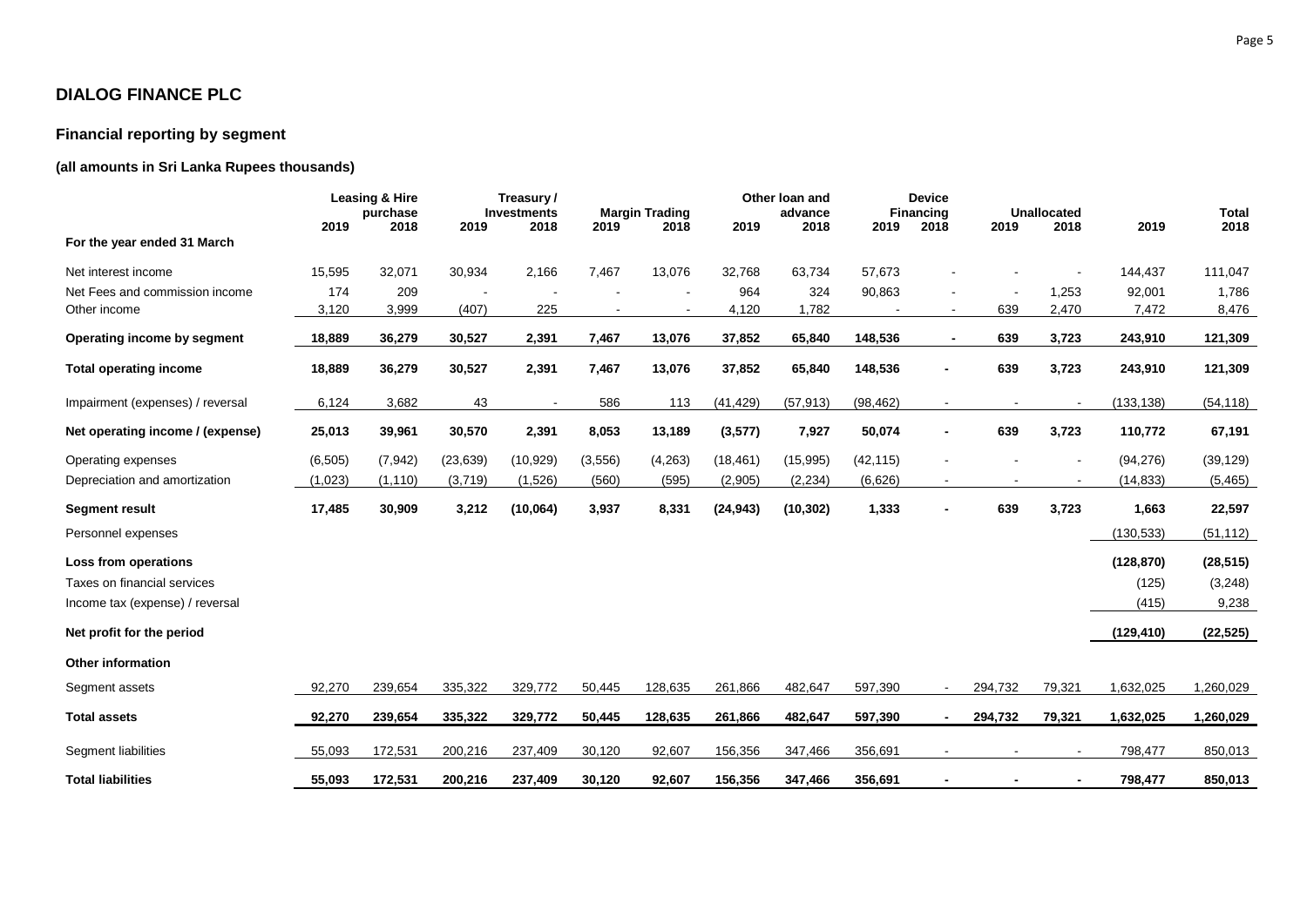# **Notes to the condensed interim financial statements**

### **(all amounts in the notes are in Sri Lanka Rupees thousands unless otherwise stated)**

# **1 Basis of preparation**

The condensed interim financial statements for the year ended 31 March 2019 of the Company have been prepared in accordance with Sri Lanka Accounting Standard LKAS 34, 'Interim Financial Reporting'. The condensed interim financial statements should be read in conjunction with the audited financial statements for the year ended 31 March 2018. There were no changes to the accounting policies since the publication of the audited financial statements for the year ended 31 March 2018 other than disclosed in note 5.

# **2 Events after the reporting period**

No material events occurred after the balance sheet date that require adjustments to or disclosure in the financial statements other than those disclosed in note 4 below.

# **3 Contingent liabilities**

There were no material contingent liabilities as at the reporting date which require adjustments to/or disclosures in the financial statements.

# **4 Rights issue**

During the period under review, the Company issued 19,103,158 ordinary shares by way of a Rights Issue in the proportion of thirty-two (32) Ordinary Shares for one hundred and twenty-one (121) Ordinary shares held in the capital of the Company and shares were listed on 26 April 2019. The Company raised Rs. 764,126,320 from the Rights Issue and increased the Stated Capital of the Company from Rs. 909,038,222 representing 72,233,816 shares to Rs.1,673,164,542 representing 91,336,974 shares.

# **5 Changes in accounting policies**

# **5.1 SLFRS 15 - Revenue from Contracts with Customers**

The Company adopted SLFRS 15 with effect from 1 April 2018. The adoption of SLFRS 15 did not impact the timing or amount of fee and commission income from contracts with customers and the related assets and liabilities recognized by the Company.

# **5.2 SLFRS 9 - Financial Instruments**

The Company adopted SLFRS 9 with effect from 1 April 2018. SLFRS 9, 'Financial Instruments', replaces the provisions of LKAS 39 that relate to the recognition, classification and measurement of financial assets and financial liabilities, derecognition of financial instruments, impairment of financial assets and hedge accounting. SLFRS 9 significantly amends other standards dealing with financial instruments such as SLFRS 7 'Financial Instruments: Disclosure'.

In accordance with the transition provisions of the standard, the Company has adopted the new rules retrospectively with the cumulative effect of these standards recognised at the date of initial application. The Company prepared the financial statements for the year ended 31 March 2019 based on SLFRS 9. The comparative information for the year ended 31 March 2018 is reported under LKAS 39 and is not comparable to the information presented for the year ended 31 March 2019.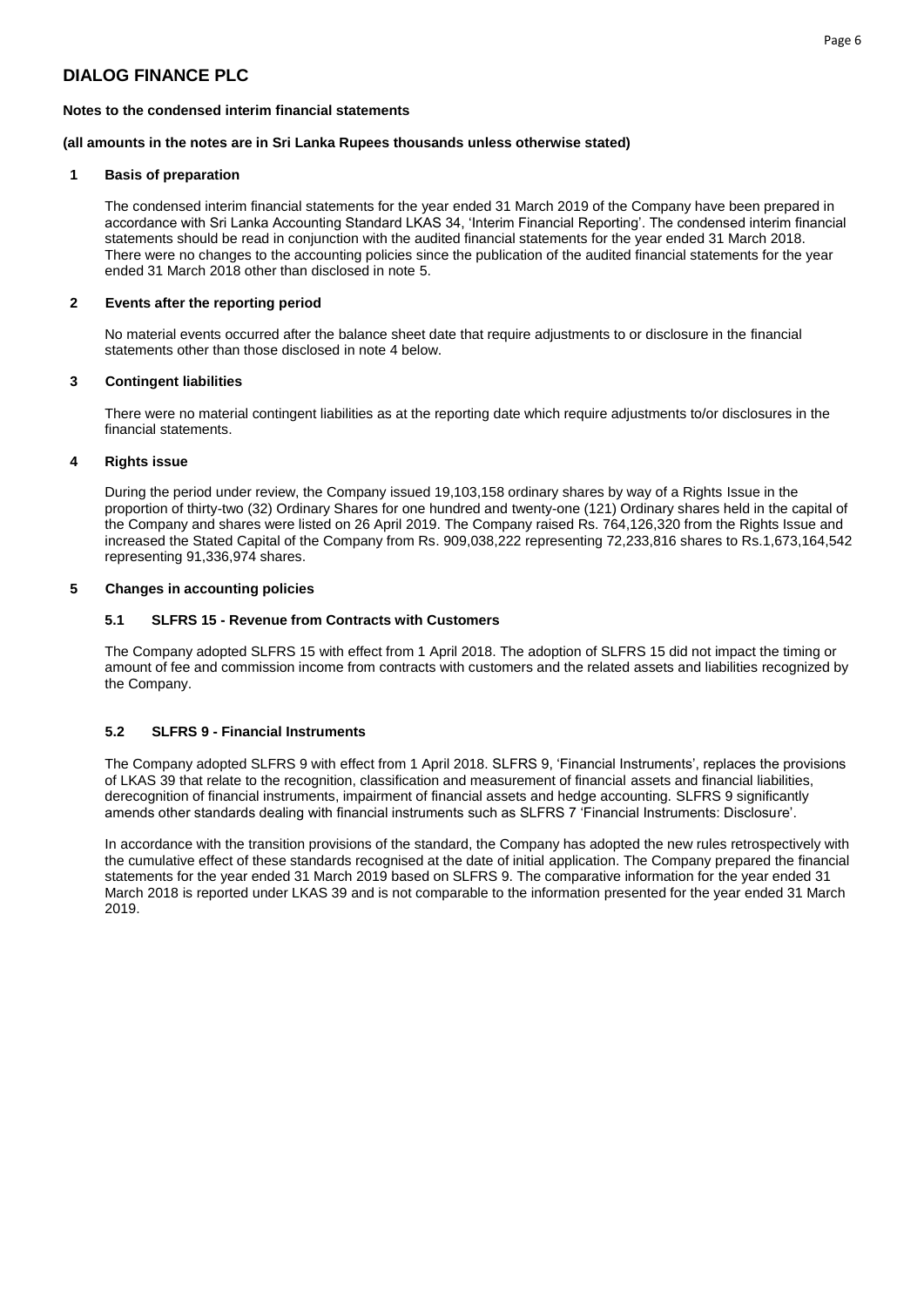**Notes to the condensed interim financial statements** 

#### **5 Changes in accounting policies (Continued)**

# **5.2 SLFRS 9 - Financial Instruments (Continued)**

 **Reconciliation between the carrying amounts of balances under LKAS 39 to the balances reported under SLFRS 9 as of 1 April 2018.**

|                                                  | <b>LKAS 39 Measurement</b> |                         |           |                              |                                                           | <b>SLFRS 9 Measurement</b> |                                   |  |
|--------------------------------------------------|----------------------------|-------------------------|-----------|------------------------------|-----------------------------------------------------------|----------------------------|-----------------------------------|--|
|                                                  | <b>Note</b>                | Category <sup>(1)</sup> | Amount    | Re-<br><b>Classification</b> | <b>Re-measurement</b><br><b>Expected credit</b><br>losses | <b>Amount</b>              | Category                          |  |
| Cash and cash equivalents                        |                            | L&R                     | 33,074    |                              | (43)                                                      | 33,031                     | Amortised cost                    |  |
| Placements with financial Institutions           |                            | L&R                     | 211,390   |                              | (49)                                                      | 211,341                    | Amortised cost                    |  |
| Securities purchased under repurchase            |                            |                         |           |                              |                                                           |                            |                                   |  |
| agreements                                       |                            | L&R                     | 26,609    |                              |                                                           | 26,609                     | Amortised cost                    |  |
| Financial assets at fair value through profit or |                            |                         |           |                              |                                                           |                            |                                   |  |
| loss                                             |                            | <b>FVTPL</b>            | 1,568     |                              |                                                           | 1,568                      | Fair value through profit or loss |  |
| Loans and receivables-Leases                     |                            | L&R                     | 223,956   |                              | (17, 501)                                                 | 206,455                    | Amortised cost                    |  |
| Loans and receivables-Hire purchase              |                            | L&R                     | 15,125    |                              | (2, 163)                                                  | 12,962                     | Amortised cost                    |  |
| Loans and receivables-Other                      |                            | L&R                     | 611,282   |                              | (44, 030)                                                 | 567,252                    | Amortised cost                    |  |
| Financial investments-Available-for-Sale         |                            | <b>AFS</b>              | 346       | (346)                        |                                                           |                            |                                   |  |
| Financial assets at fair value through other     |                            |                         |           |                              |                                                           |                            | Fair value through other          |  |
| comprehensive income                             | (a)                        |                         |           | 346                          |                                                           | 346                        | comprehensive income              |  |
| Financial investments-Held to Maturity           | (a)                        | <b>HTM</b>              | 60,468    | (60, 468)                    |                                                           |                            |                                   |  |
| Financial investments at amortised cost          | (b)                        |                         |           | 60,468                       |                                                           | 60,468                     | Amortised cost                    |  |
| Other assets                                     |                            |                         | 22,743    |                              |                                                           | 22,743                     |                                   |  |
| Intangible assets                                |                            |                         | 6,336     |                              |                                                           | 6,336                      |                                   |  |
| Property, plant and equipment                    |                            |                         | 27,677    |                              |                                                           | 27,677                     |                                   |  |
| Deferred tax asset                               | (c)                        |                         | 19,455    |                              | 17,860                                                    | 37,315                     |                                   |  |
| <b>Total assets</b>                              |                            |                         | 1,260,029 | $\blacksquare$               | (45, 926)                                                 | 1,214,103                  |                                   |  |
| <b>Liabilities</b>                               |                            |                         |           |                              |                                                           |                            |                                   |  |
| Amounts due to customers                         |                            | Amortised cost          | 830,565   |                              |                                                           | 830,565                    | Amortised cost                    |  |
| <b>Retirement Benefit Obligations</b>            |                            | Amortised cost          | 6,797     |                              |                                                           | 6,797                      | Amortised cost                    |  |
| Other payables                                   |                            | Amortised cost          | 12,651    |                              |                                                           | 12,651                     | Amortised cost                    |  |
| <b>Total liabilities</b>                         |                            |                         | 850,013   | $\overline{\phantom{a}}$     | $\overline{\phantom{a}}$                                  | 850,013                    |                                   |  |
| <b>Equity</b>                                    |                            |                         |           |                              |                                                           |                            |                                   |  |
| Stated capital                                   |                            |                         | 309,889   |                              |                                                           | 309,889                    |                                   |  |
| Statutory reserve fund                           |                            |                         | 11,360    |                              |                                                           | 11,360                     |                                   |  |
| Other reserves                                   |                            |                         | 60,000    |                              |                                                           | 60,000                     |                                   |  |
| Retained earnings                                | (d)                        |                         | 28,767    | $\blacksquare$               | (45, 926)                                                 | (17, 159)                  |                                   |  |
| <b>Total equity</b>                              |                            |                         | 410,016   | $\overline{\phantom{a}}$     | (45, 926)                                                 | 364,090                    |                                   |  |
| <b>Total equity and liabilities</b>              |                            |                         | 1.260.029 |                              | (45, 926)                                                 | 1,214,103                  |                                   |  |

**(1) L&R** - Loans & receivables, **AFS** - Available-for-sale, **HTM** - Held-to-maturity, **FVOCI** - Fair value through other comprehensive income, **FVTPL** - Fair value through profit or loss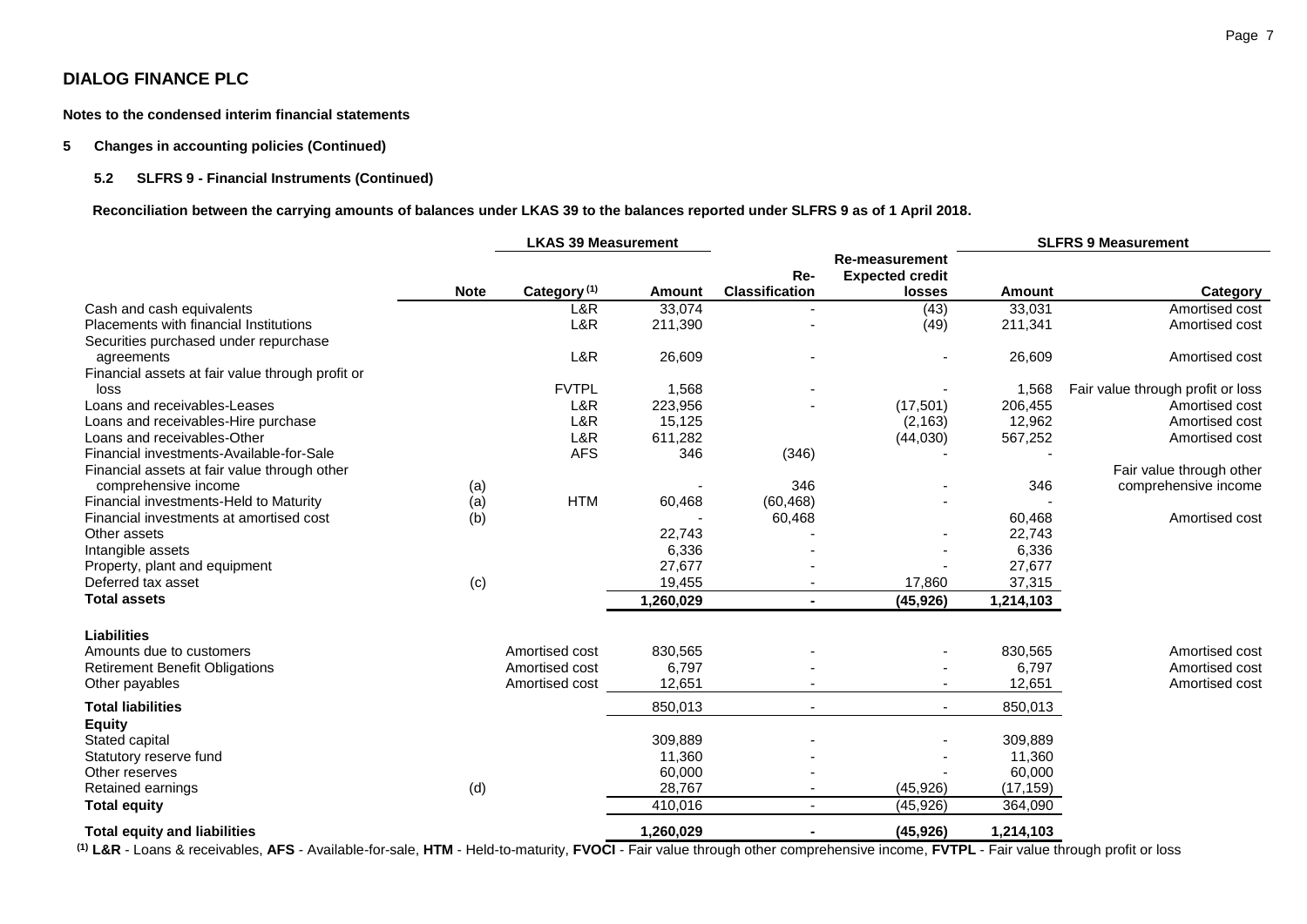#### **Notes to the condensed interim financial statements (Continued)**

### **5 Changes in accounting policies (Continued)**

#### **5.2 SLFRS 9 - Financial Instruments (Continued)**

- (a) Financial assets previously classified under available for sale category have been reclassified as financial assets fair value through other comprehensive income (FVOCI) upon adoption of SLFRS 9.
- (b) As of 1 April 2018, the company elected to classify its previous held to maturity financial investment as financial investments measured at amortised cost, since these instruments met the " Solely Payments of Principal and Interest" (SSPI) criterion.
- (c) The impact of adopting SLFRS 9 on deferred tax is set out under note 5.2 (d) to the financial statements.
- (d)The impact of transition to SLFRS 9 on retained earnings, is as follows;

**Closing balance under LKAS 39 as at 31 March 2018** 

#### **Retained earnings**

| , |
|---|

| Impact of expected credit losses under SLFRS 9 (note 5.2 (e))   | (57, 792) |
|-----------------------------------------------------------------|-----------|
| Suspension of interest income                                   | (5,994)   |
| Deferred tax impact on above                                    | 17.860    |
| Impact of adopting SLFRS 9 to retained earnings at 1 April 2018 | (45, 926) |
| Opening balance under SLFRS 9 as at 1 April 2018                | (17, 159) |

(e) The following table reconciles the aggregate opening impairment provision allowance under LKAS 39 with the expected credit loss (ECL) allowance under SLFRS 9.

|                                        | Impairment provision<br>under LKAS 39 as at |        | <b>ECL under</b><br>SLFRS 9 as at |
|----------------------------------------|---------------------------------------------|--------|-----------------------------------|
|                                        | 1 April 2018 Re - measurement               |        | 1 April 2018                      |
| Cash and cash equivalents              |                                             | 43     | 43                                |
| Placements with financial institutions |                                             | 49     | 49                                |
| Lease receivable                       | 35.281                                      | 14.946 | 50.227                            |
| Hire Purchase receivables              | 22.394                                      | 741    | 23,135                            |
| Factoring receivables                  | 215                                         | 270    | 485                               |
| Other loan receivable                  | 62,898                                      | 40.108 | 103,006                           |
| Margin trading receivables             | 2,391                                       | 1.635  | 4,026                             |
|                                        | 123.179                                     | 57.792 | 180.971                           |

# **5.3 SLFRS 16 - Leases**

The Company early adopted SLFRS 16, 'Leases', with effect from 1 January 2019, which resulted in changes in accounting policies and adjustments to the amounts recognised in the financial statements. In accordance with the transition provisions in the Standard, the Company adopted the new rules under the modified retrospective approach, where the cumulative effect of implementing the Standard shall be recognised at the date of initial application. The Company had no ongoing lease contracts at 31 December 2018. Accordingly, no cumulative effect at the initial date of application.

The following table shows the adjustments recognised for each individual line item affected with the adoption of SLFRS 16 during the year.

|                     |             | 31 March 2019                         |                                |                               |
|---------------------|-------------|---------------------------------------|--------------------------------|-------------------------------|
|                     | <b>Note</b> | <b>Before SLFRS 16</b><br>adjustments | Impact from<br><b>SLFRS 16</b> | After SLFRS 16<br>adjustments |
| <b>Assets</b>       |             |                                       |                                |                               |
| Right-of-use assets | (a)         | ۰                                     | 38,062                         | 38,062                        |
| <b>Liabilities</b>  |             |                                       |                                |                               |
| Lease liabilities   | (b)         |                                       | 38,837                         | 38,837                        |
| Other payables      |             | 120,029                               | (2, 138)                       | 117,891                       |
| <b>Equity</b>       |             |                                       |                                |                               |
| Retained earnings   |             | (85, 488)                             | (1, 363)                       | (86, 851)                     |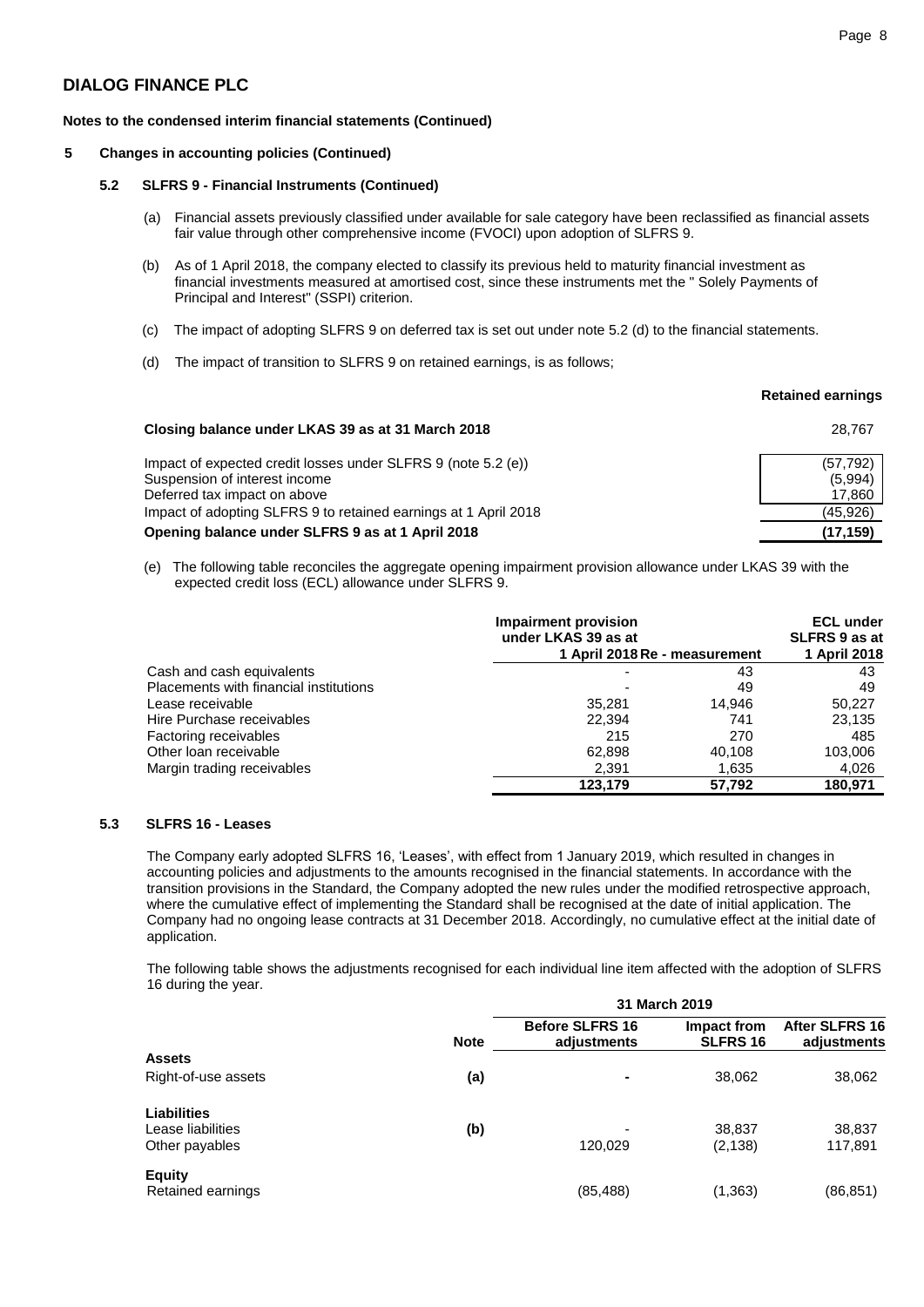# **Notes to the condensed interim financial statements (Continued)**

### **5 Changes in accounting policies (Continued)**

### **5.3 SLFRS 16 - Leases (Continued)**

### **(a) Right-of-use assets**

Right-of-use assets are recognised at cost comprising the following:

- the amount of the initial measurement of lease liability
- any lease payments made at or before the commencement date less any lease incentives received
- any initial costs, and
- restoration costs.

The right-of-use assets is depreciated over the shorter of the asset's useful life and the lease term on a straight-line basis.

#### **(b) Lease liabilities**

In accordance with provisions of SLFRS 16, lease liabilities were recognised and measured at the present value of the remaining lease payments, discounted using the lessee's increment borrowing rate. Each lease payment is allocated between the lease liability and the finance cost. The finance cost is charged to profit or loss over the lease period at a constant periodic rate of interest on the remaining balance of the liability for each period.

#### **Practical expedients applied**

In applying SLFRS 16 for the first time, the Company has used the following practical expedients permitted by the standard:

- the use of a single discount rate to a portfolio of leases with reasonably similar characteristics
- reliance on previous assessments on whether leases are onerous
- the accounting for operating leases with a remaining lease term of less than 12 months as at 1 January 2019 as short-term leases, and
- apply the Standard to contracts that were previously identified as leases applying LKAS 17, 'Leases' and IFRIC 4, 'Determining whether an Arrangement contains a Lease'.

#### **6 Related party transactions**

|                        |                     |                          |                        | <b>Transactions during the</b><br>period | Balance (payable) / | The rationale<br>for entering |                              |
|------------------------|---------------------|--------------------------|------------------------|------------------------------------------|---------------------|-------------------------------|------------------------------|
| Name of the<br>company | <b>Relationship</b> | Nature of<br>transaction | (Accrued)<br>' Charged | (Received)<br>/ Paid                     | 31 Mar 19           | as at<br>31 Mar 18            | into the<br>transaction      |
| Dialog Axiata PLC      | Parent              | Fixed deposits           | (36, 325)              | (93, 446)                                | (423.914)           | (294,143)                     | <b>Funding</b>               |
| Dialog Axiata PLC      | Parent              | Secondment<br>staff cost | (54, 044)              | ۰.                                       | (54, 044)           |                               | Service fee<br>Collection of |
| Dialog Axiata PLC      | Parent              | Receipts                 | 252.163                | (187, 057)                               | 65,106              | $\overline{\phantom{0}}$      | rentals                      |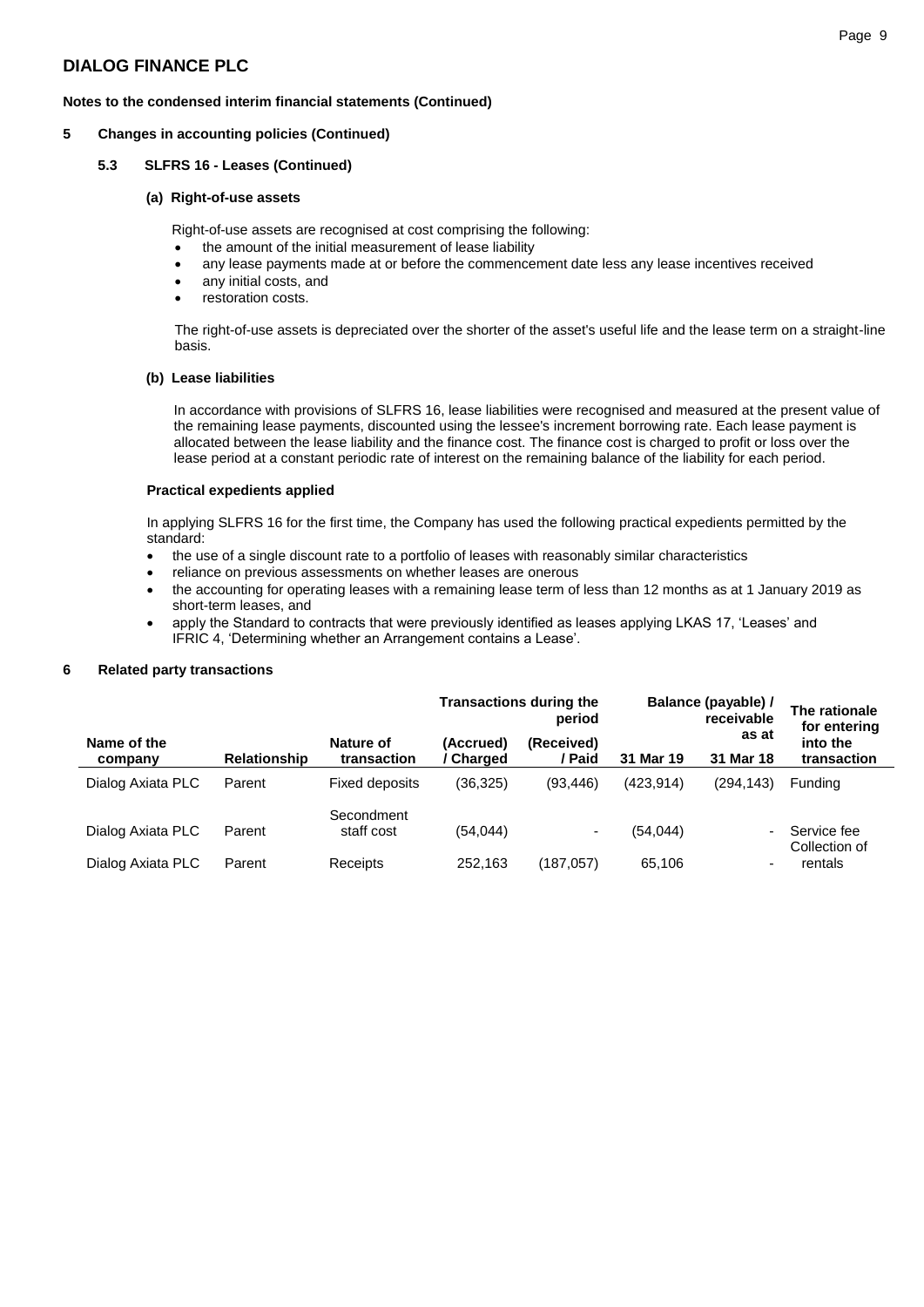# **Notes to the condensed interim financial statements (Continued)**

# **7 Fair value of financial Instruments**

### **7.1 Valuation models**

The determination of fair value for financial assets and financial liabilities for which there is no observable market price, requires the use of valuation techniques as described in notes to the financial statements for financial instruments that trade infrequently and have little price transparency, fair value is less objective, and requires varying degrees of judgment depending on liquidity, concentration, uncertainty of market factors, pricing assumptions and other risks affecting the specific instrument.

### **7.2 Valuation framework**

The Company has an established control framework with respect to the measurement of fair values of investments. The investment committee has overall responsibility for independently verifying the results of trading and investment operations and all significant fair value measurements carried out by the treasury division, which include:

- Verification of observable pricing;
- Re-performance of model valuations;
- Quarterly calibration and back-testing of models against observed market transactions;
- Analysis and investigation of significant daily valuation movements; and
- Review of significant unobservable inputs, valuation adjustments and significant changes to the fair value measurement of Level 3 as explained below;

When third party information, such as broker quotes or pricing services, is used to measure fair value, documents of evidence obtained from third parties to support the conclusion that such valuations meet the requirements of SLFRS/LKAS.

# **7.3 Classification of financial assets and financial liabilities**

|                                                                                                                  |             | Measurement criteria and the fair value |                          |         |          |                                 |      |  |  |
|------------------------------------------------------------------------------------------------------------------|-------------|-----------------------------------------|--------------------------|---------|----------|---------------------------------|------|--|--|
|                                                                                                                  |             | Level 1                                 |                          | Level 3 |          | Total                           |      |  |  |
|                                                                                                                  | <b>Note</b> | 2019                                    | 2018                     | 2019    | 2018     | 2019                            | 2018 |  |  |
| <b>Financial assets</b>                                                                                          |             |                                         |                          |         |          |                                 |      |  |  |
| Financial assets at fair value through profit or loss                                                            |             | 907                                     | .568                     |         | -        | 907                             | 1568 |  |  |
| Financial assets at fair value through other<br>comprehensive income<br>Financial investments Available-for-Sale | (a)<br>(a)  | $\overline{a}$                          | $\overline{\phantom{a}}$ | 346     | ۰<br>346 | 346<br>$\overline{\phantom{a}}$ | 346  |  |  |

(a) Value of unquoted shares of Rs. 0.35Mn as at end of the 31 March 2019 (Rs.0.35Mn as at 31 March 2018) classified under financial assets at fair value through other comprehensive income (Financial investments Available-for-Sale at 31 March 2018)

#### **8 Market price per share**

| For the quarter ended 31 March | 2019<br>Rs. | 2018<br>Rs. |
|--------------------------------|-------------|-------------|
| - Highest                      | 49.90       | 39.00       |
| - Lowest                       | 33.10       | 22.00       |
| - Last traded                  | 35.50       | 25.00       |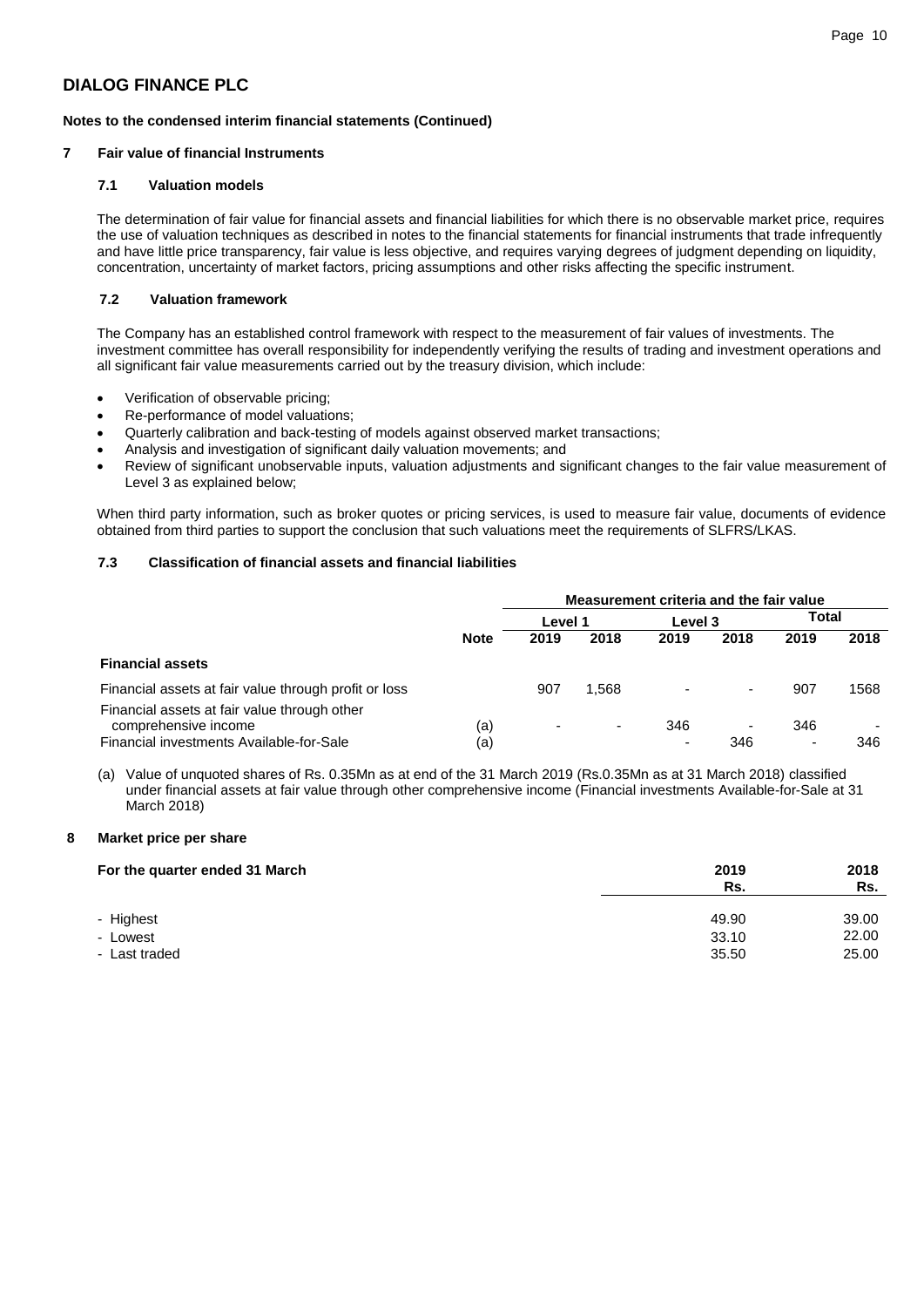**Notes to the condensed interim financial statements (Continued)**

# **9 Twenty largest shareholders of the Company**

| 1  | <b>Name of Shareholders</b><br>Dialog Axiata PLC           | No. of shares<br>71,421,450 | % Holding<br>98.88% |
|----|------------------------------------------------------------|-----------------------------|---------------------|
| 2  | Mr.R.C.J Goonewardene                                      | 108,716                     | 0.15%               |
| 3  | Mr.L.C.Y Welikala                                          | 22,600                      | 0.03%               |
| 4  | Mr.P.S.M Fernando                                          | 22,173                      | 0.03%               |
| 5  | Mr. R.E Rambukwella                                        | 20,647                      | 0.03%               |
| 6  | Mrs.A.A.Raaymakers                                         | 19,802                      | 0.03%               |
| 7  | Mr.K.N.R.L.W Nandasiri / T.B.Ratna Sujeewa Tennakoon Banda | 18,632                      | 0.03%               |
| 8  | Mr.K.A.D.R.N Gunawardena                                   | 15,801                      | 0.02%               |
| 9  | People's Leasing & Finance PLC / C.D. Kohombanwickramage   | 16,066                      | 0.02%               |
| 10 | Mr.B.C.V Mendis                                            | 15,727                      | 0.02%               |
| 10 | Mr.B.C.N Mendis                                            | 15,727                      | 0.02%               |
| 12 | Mr.S.L Paranamange                                         | 13,700                      | 0.02%               |
| 13 | Mr.W.S Perera / MRS. H.M.C.M. Perera                       | 12,911                      | 0.02%               |
| 14 | Mr.R.L.G Fernando                                          | 12,000                      | 0.02%               |
| 15 | Mr.N.S Wijesekara                                          | 11,813                      | 0.02%               |
| 16 | Mr.O.W.D Yasapala                                          | 11,000                      | 0.02%               |
| 17 | Mr.G.D.M Ranasinghe / Mr.O.R.K Ranasinghe                  | 10,000                      | 0.01%               |
| 17 | Mr.H.V.S.M Navaratne                                       | 10,000                      | 0.01%               |
| 19 | Mr.T.D Mahaliyana                                          | 9,940                       | 0.01%               |
| 20 | Mr.T Thiruthtanigainathan                                  | 9,763                       | 0.01%               |
|    |                                                            | 71,796,620                  | 99.39%              |
|    | <b>Others</b>                                              | 437,196                     | 0.61%               |
|    | <b>Total</b>                                               | 72,233,816                  | 100.00%             |

### **10 Directors' shareholdings**

None of the Directors and their close family members held any shares in the Company as at 31 March 2019.

# **11 Public shareholdings**

Information pertaining to public shareholding is as follows:

|                               |       | 31 Mar 2019 31 Mar 2018 |
|-------------------------------|-------|-------------------------|
| Public holding percentage     | 1.12% | 1.13%                   |
| Number of public shareholders | 779   | 544                     |

- **(a)** Float Adjusted Market Capitalization as at 31 March 2019 was Rs. 28,720,165
- **(b)** The Company is not compliant with the Minimum Public Holding requirement under Option 2 of Rule 7.13.1(b) of the Listing Rules of the Colombo Stock Exchange ("CSE"). However, in terms of Listing Rule 7.13.3 (iii), the CSE has granted an exemption to the Company up to 2 August 2019 to comply with the minimum public holding requirement, subject to the Company making appropriate disclosures to the market in this regard.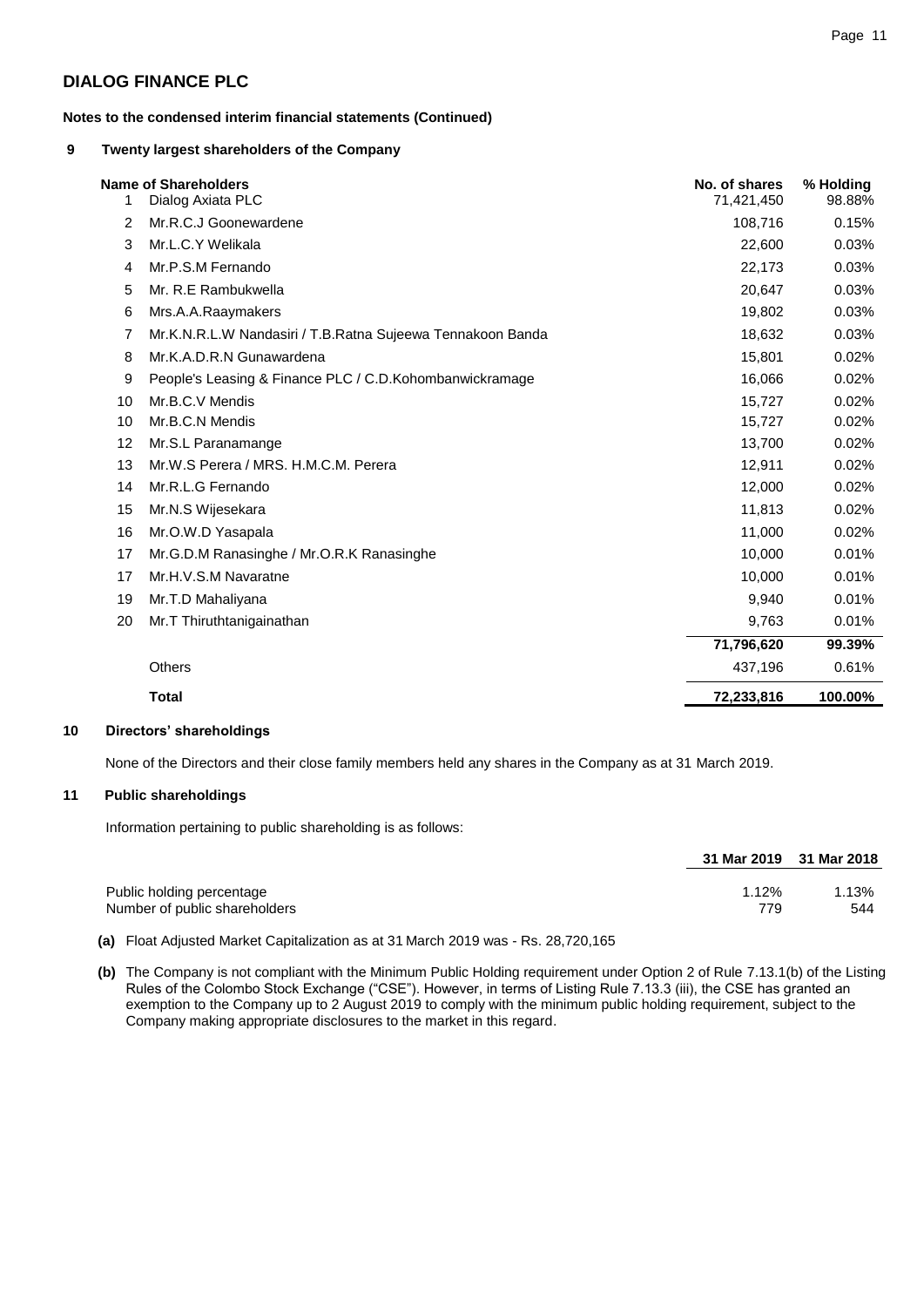**Notes to the condensed interim financial statements (Continued)**

# **12 Rights issue funds utilisation as at 31 March 2019**

| <b>Objective</b><br>number | <b>Objective</b><br>as per<br><b>Circular</b>                 | Amount<br>allocated as<br>per Circular<br>Rs. | <b>Proposed</b><br>date of<br>utilisation<br>as per<br><b>Circular</b> | Amount<br>allocated<br>from<br>proceeds<br>Rs.<br>(A) | % of total<br>proceeds | <b>Amounts</b><br>utilised<br>Rs.<br>(B) | $%$ of<br>utilisation<br>against<br>allocation<br>(B/A) | <b>Clarification if</b><br>not fully<br>utilised<br>including<br>where the<br>funds are<br>invested |
|----------------------------|---------------------------------------------------------------|-----------------------------------------------|------------------------------------------------------------------------|-------------------------------------------------------|------------------------|------------------------------------------|---------------------------------------------------------|-----------------------------------------------------------------------------------------------------|
| 1                          | To expand<br>the<br>lending<br>portfolio<br>of the<br>company | 597,609,551                                   | Financial<br>year<br>2018/19                                           | 597.923.694                                           | 99.80%                 | 434,823,824                              | 73%                                                     | Remaining<br>funds are<br>placed with<br>Banks and<br>Financial<br>Institutes                       |
| $\mathbf{2}$               | <b>Expenses</b><br>relating<br>to the $R/I$                   | 1,540,000                                     | Financial<br>year<br>2018/19                                           | 1.225.857                                             | 0.20%                  | 1,225,857                                | 100%                                                    | ٠                                                                                                   |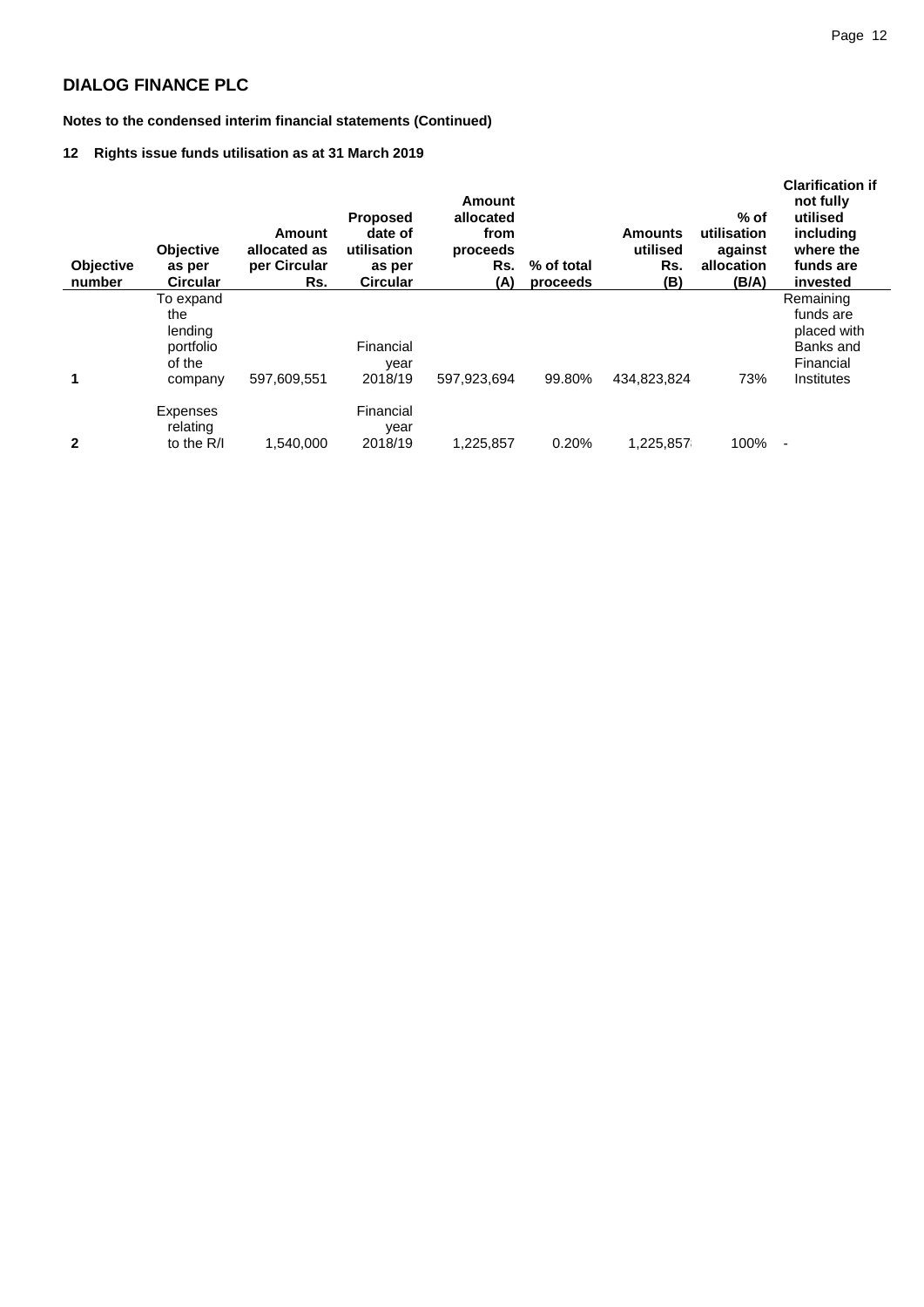# **Selected performance indicators**

| Item                                                                                                                                      | As at 31 Mar<br>2019       | As at 31 Mar<br>2018       |
|-------------------------------------------------------------------------------------------------------------------------------------------|----------------------------|----------------------------|
| Regulatory capital adequacy                                                                                                               |                            |                            |
| Core capital (Tier I capital), Rs. '000<br>Tier I Capital (after adjustments), Rs. '000                                                   | 909,795<br>811,790         | 410,016                    |
| Total capital base, Rs. '000<br>Risk weighted assets, Rs. '000                                                                            | 811,790<br>1,820,541       | 410,016<br>960,750         |
| Core capital adequacy ratio                                                                                                               |                            |                            |
| (As a % of risk weighted assets - Minimum requirement - 6%)<br>Total capital adequacy ratio                                               | 44.59%                     | 42.68%                     |
| (As a % of risk weighted assets - Minimum requirement - 11%)                                                                              | 44.59%                     | 42.68%                     |
| Capital funds to deposit liabilities ratio<br>(Minimum requirement, 10%)                                                                  | 105%                       | 49.37%                     |
| Assets quality (quality of loan portfolio)                                                                                                |                            |                            |
| Gross non-performing accommodations, Rs'000<br>Gross non-performing accommodations Ratio, %<br>Net-non-performing accommodations Ratio, % | 329,675<br>24.84%<br>7.04% | 137,064<br>14.07%<br>1.74% |
| Profitability                                                                                                                             |                            |                            |
| Interest margin, %                                                                                                                        | 8.79%                      | 8.74%                      |
| Return on assets (before taxes), %<br>Return on equity (after taxes), %                                                                   | $-6.93%$<br>$-13.77%$      | $-2.50%$<br>$-5.12%$       |
| <b>Regulatory liquidity (Rs. '000)</b>                                                                                                    |                            |                            |
| Required minimum amount of liquid assets                                                                                                  | 63,329                     | 83,056                     |
| Available amount of liquid assets                                                                                                         | 212,226                    | 118,156                    |
| Required minimum amount of government securities                                                                                          | 61,582                     | 51,990                     |
| Available amount of government securities                                                                                                 | 81,742                     | 85,082                     |
| <b>Memorandum information</b>                                                                                                             |                            |                            |
| Number of employees                                                                                                                       | 175                        | 39                         |
| Number of branches                                                                                                                        | $\overline{c}$             | $\overline{c}$             |